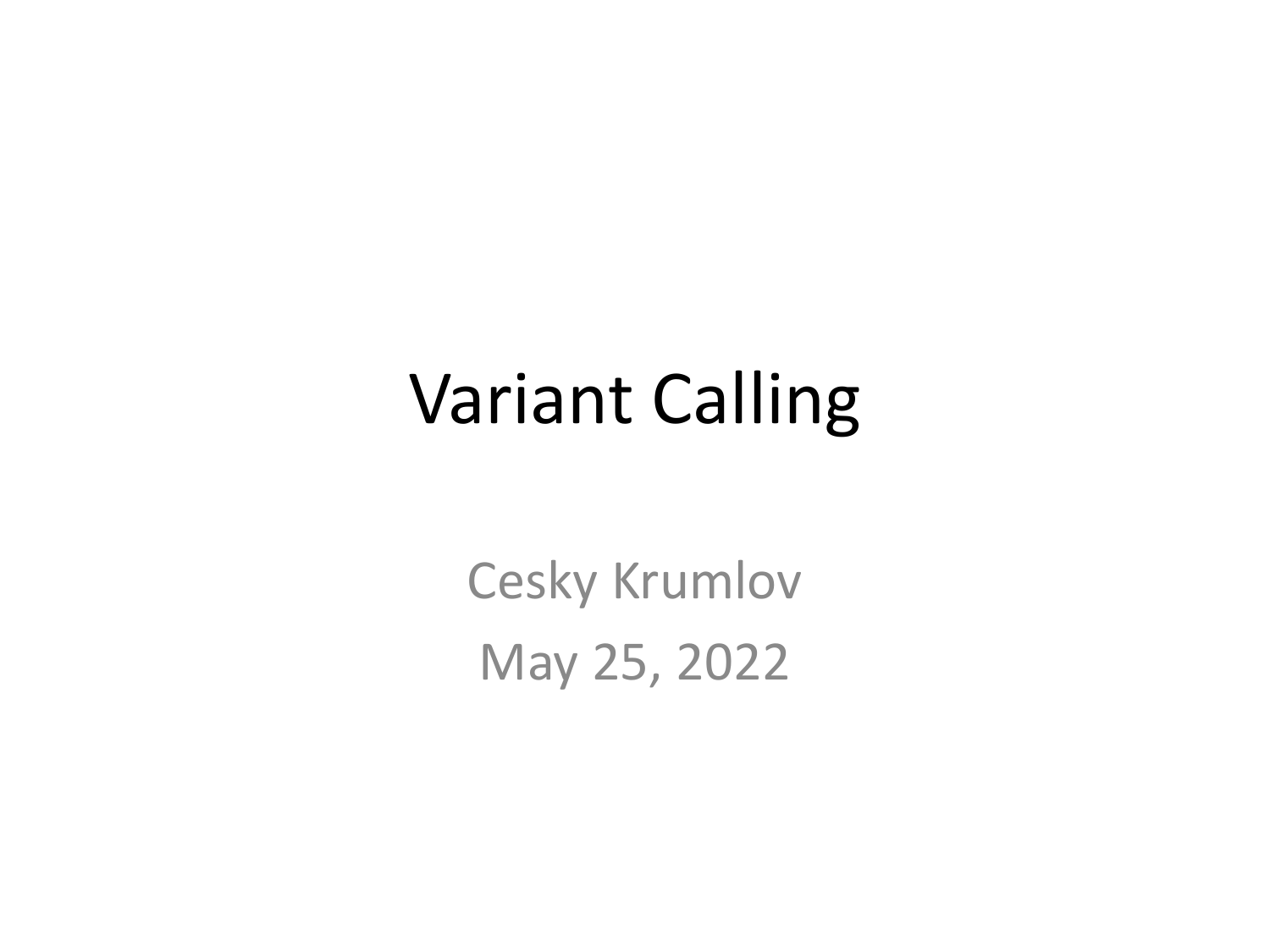# Marking/Removing Duplicates

- Reads can be artificial duplicates
	- PCR duplicates during library prep
	- Optical duplication (reads one cluster as two)
- These are not independent observations
	- Skew results for depth counts and allele frequency
	- Reads with PCR errors double counted
- We want to either mark or remove these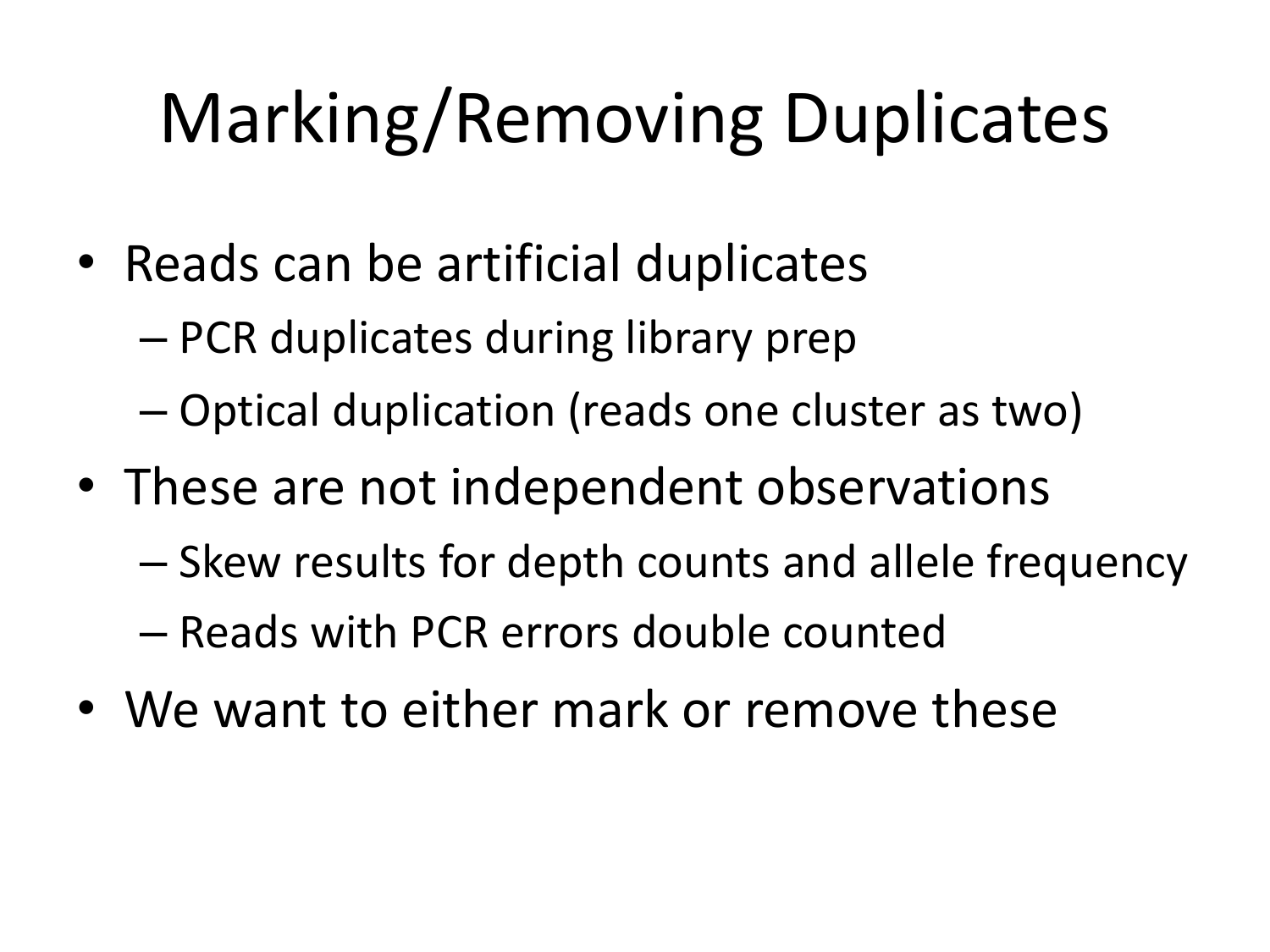# Detecting Duplicates

- Single reads
	- Reads are same strand and start at same position
- Paired reads
	- Both reads of pair start at same positions
	- Much more predictive than for single reads
- If physically close on sequencer, call optical
- Mark instead of remove

– Allows data to be retained, software can ignore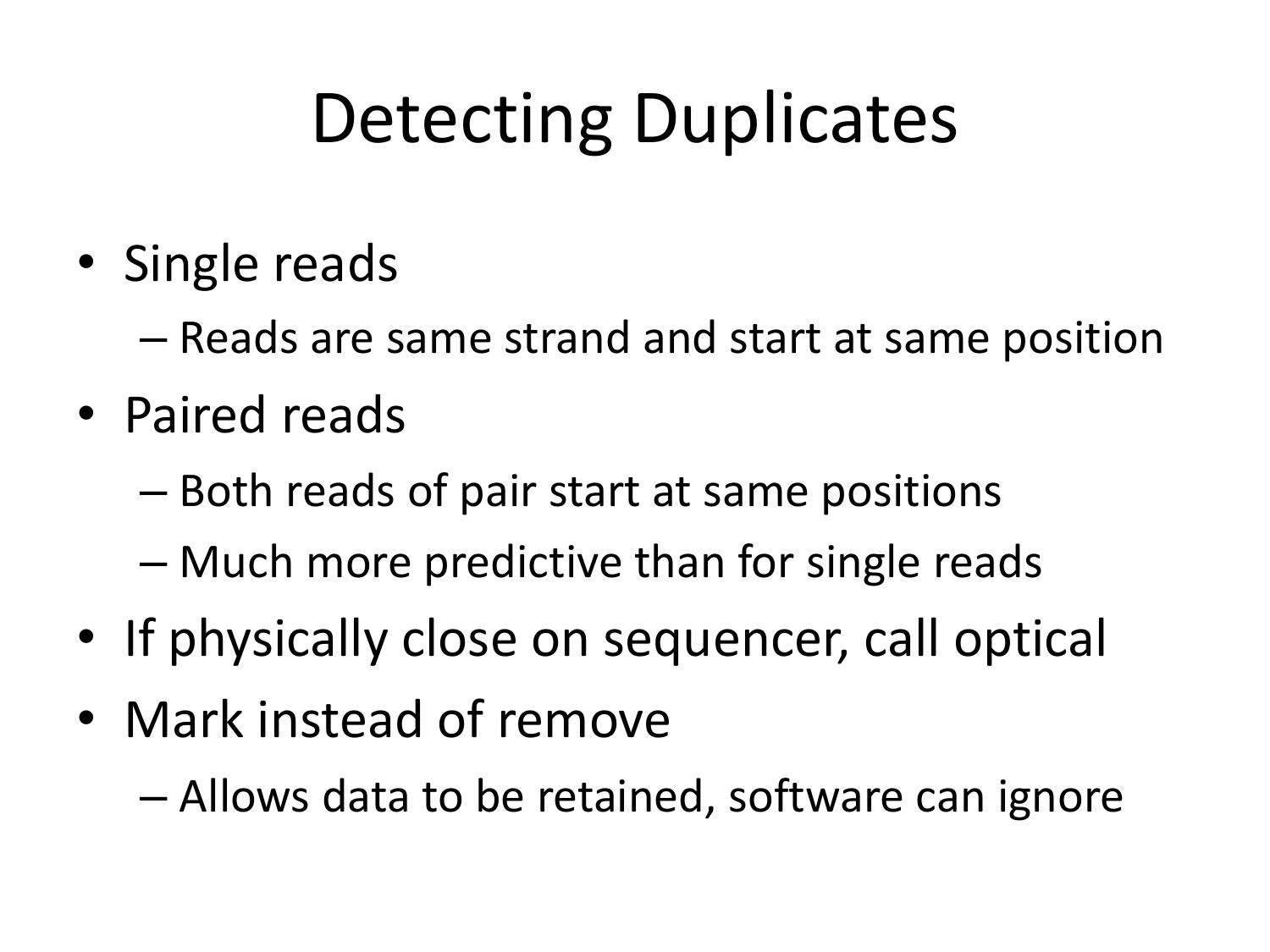## Detecting without Reference

- Mostly used for metagenomic analysis
- Detect reads/pairs with identical starts – First 6-12 bases are exactly the same
- Align those reads to each other
- Remove reads/pairs which meet alignment thresholds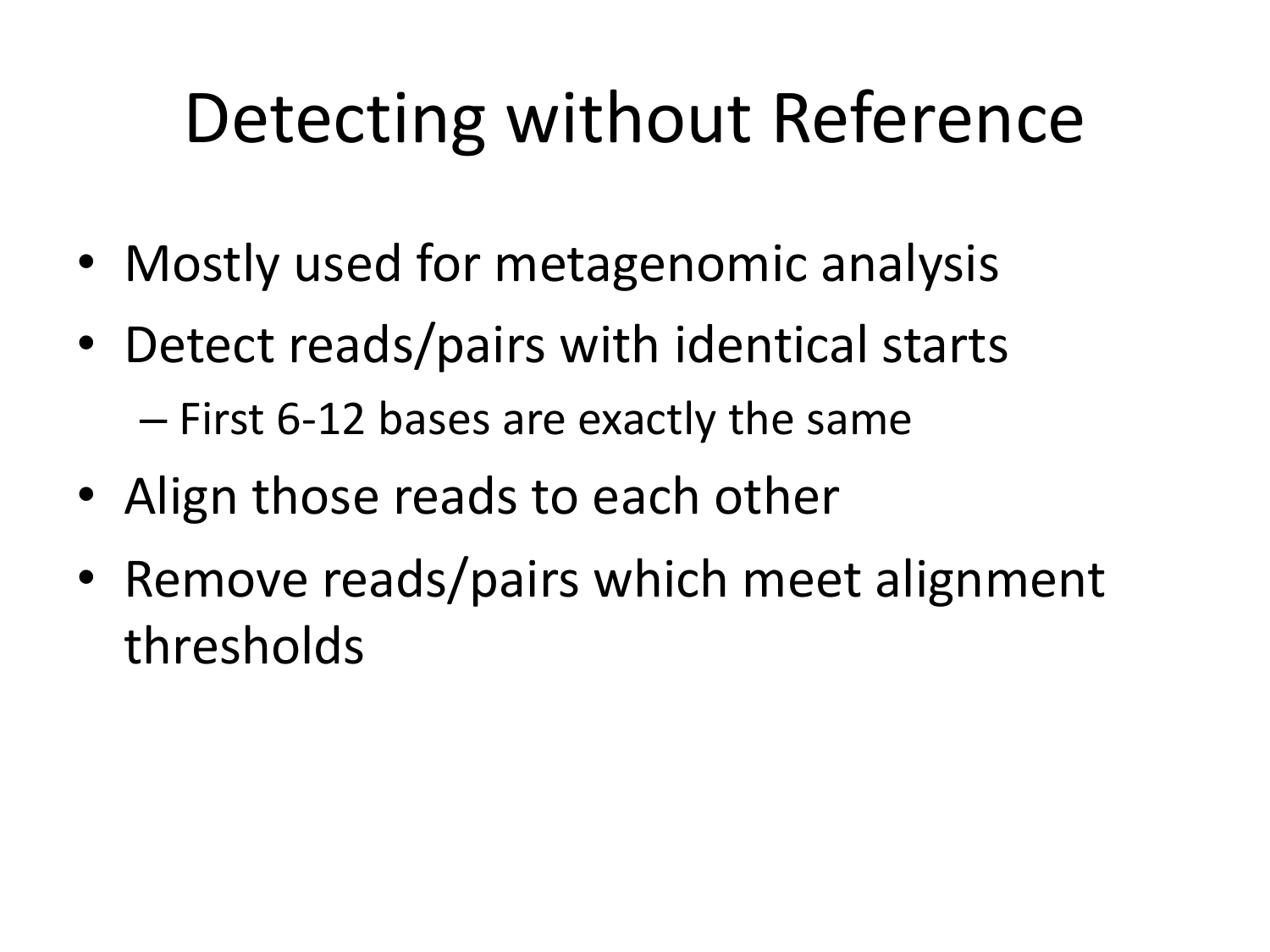# Should You Ignore Duplicates?

- Yes, if high complexity and low coverage – Almost all duplicates likely artifact
- Low complexity or high coverage less clear
	- You expect some number of random duplicates
	- These may be real independent data
	- Discarding them may skew results
- Much harder to accurately call for single reads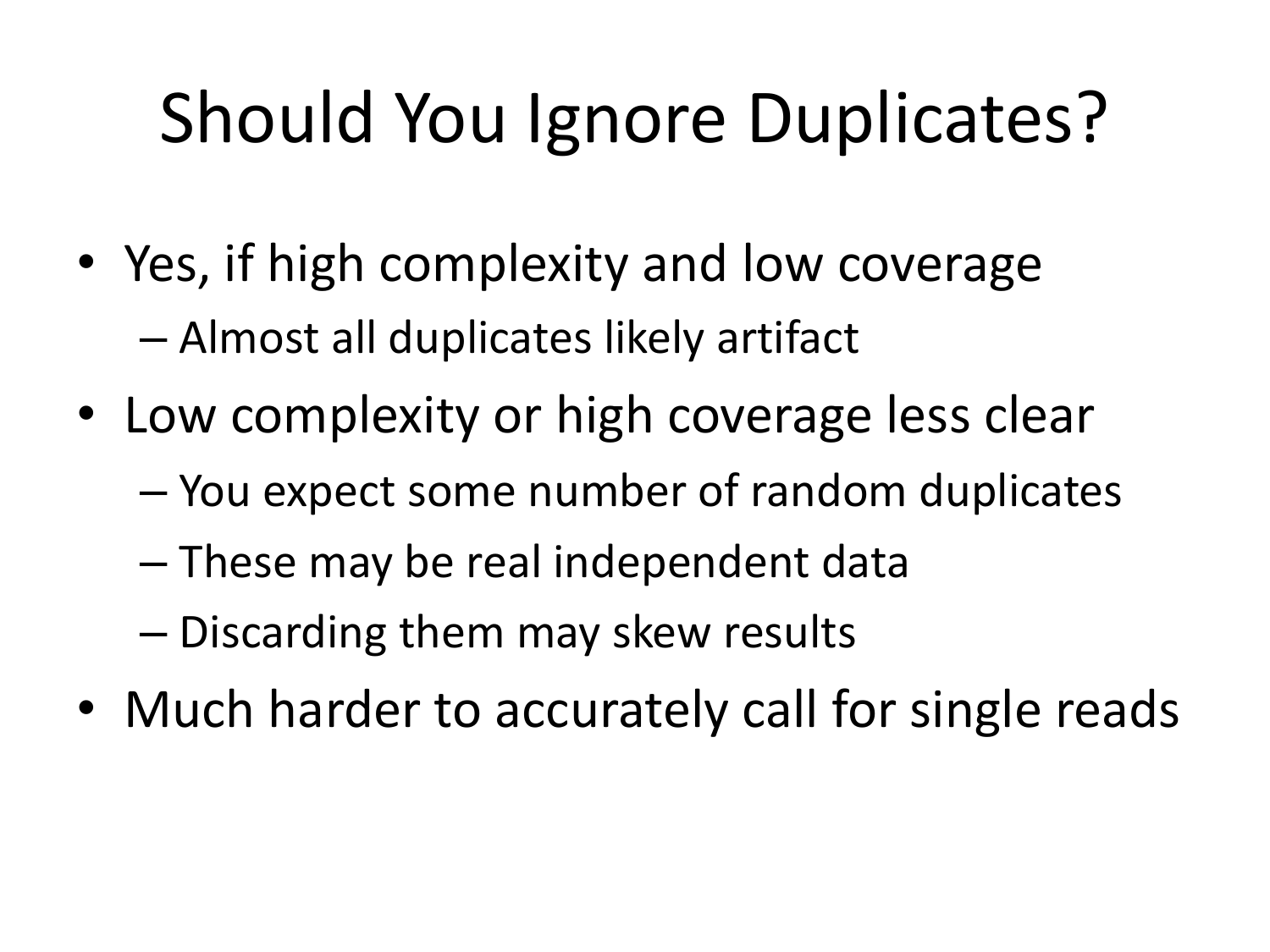## Base Quality Scoring

• Quality score measures probability of a base being incorrect:  $P(error) = 10^{-Q/10}$ 

 $-Q = 10$ , p(error) = 0.1

 $-Q = 20$ , p(error) =  $0.01$ 

• To get the Q value:  $Q = -10 \cdot log_{10}(P(error))$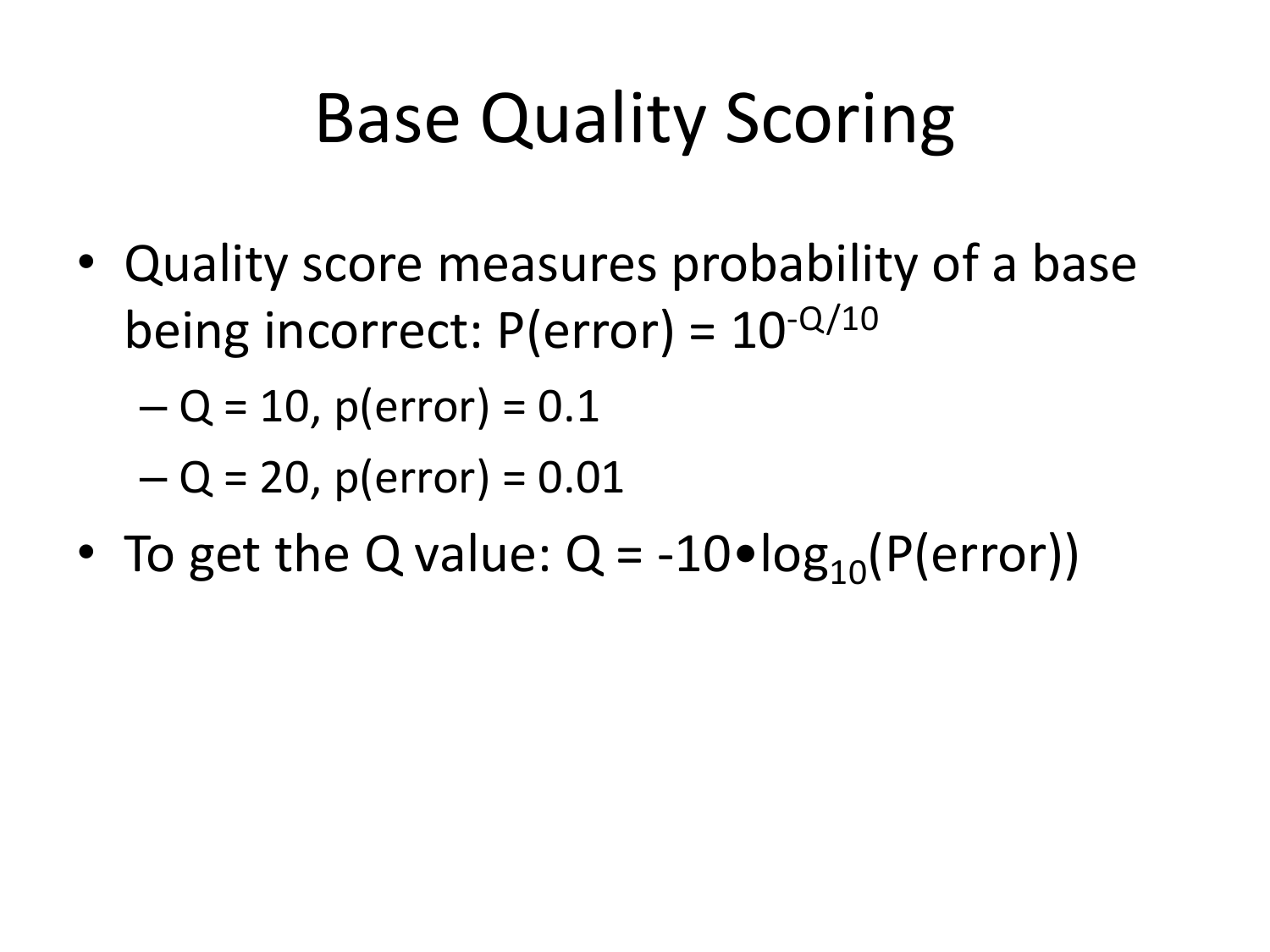## Base Quality Scoring

- Can help use of poor quality data
- Scalar quality says nothing about other bases
- Can use to weight value of bases in a single read for consensus building or SNP calling
- At very deep coverage, can be less important
- Still valuable for variant filtering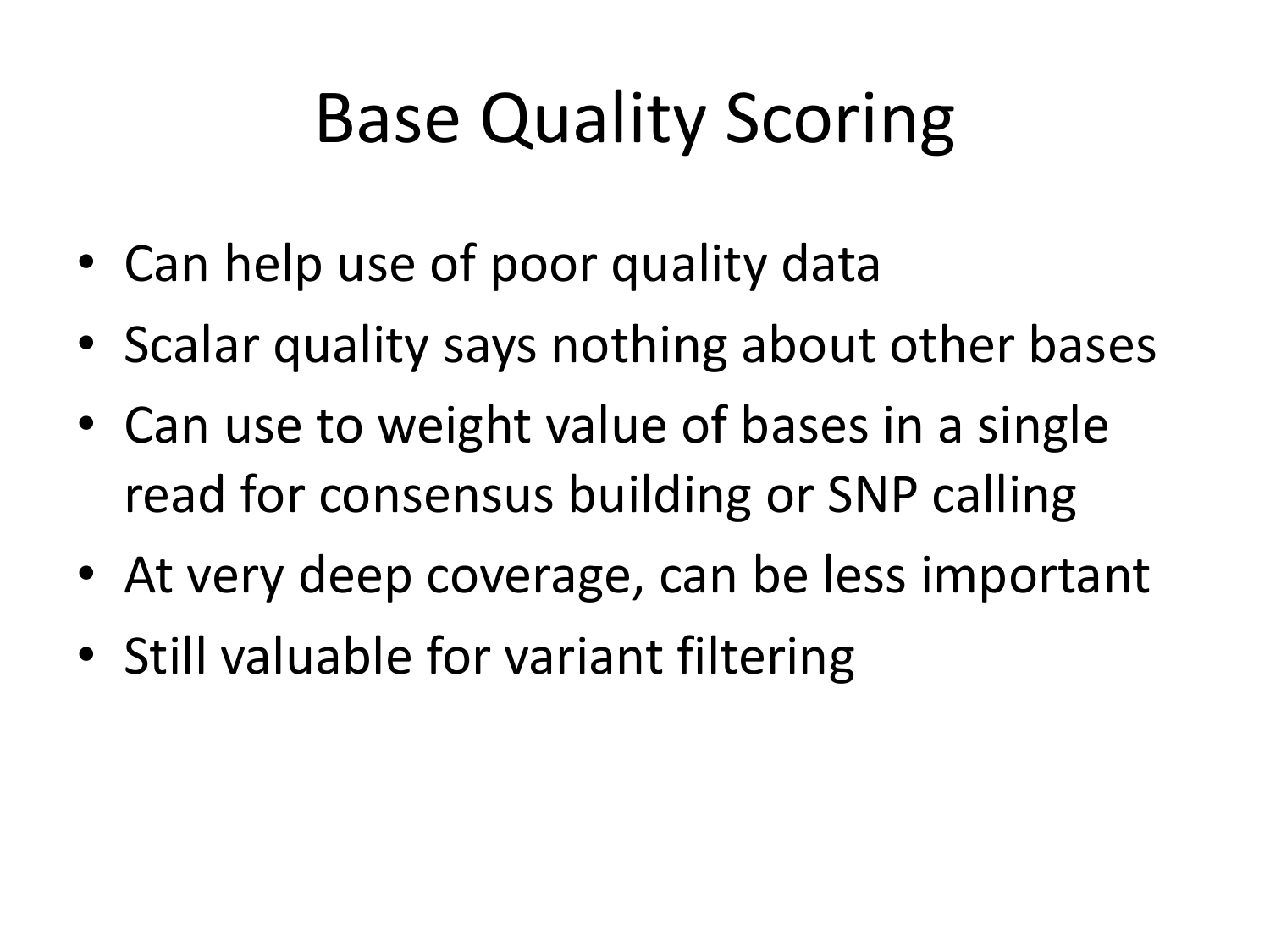# Alignment Quality Scoring

- Measures the probability the placement of a read on the reference is in error
- Roughly a measure of how likely it is that the read has enough errors that another placement is correct
- Generally, reads with multiple identical matches have mapping quality 0
- Useful for SNP calling and QC of alignments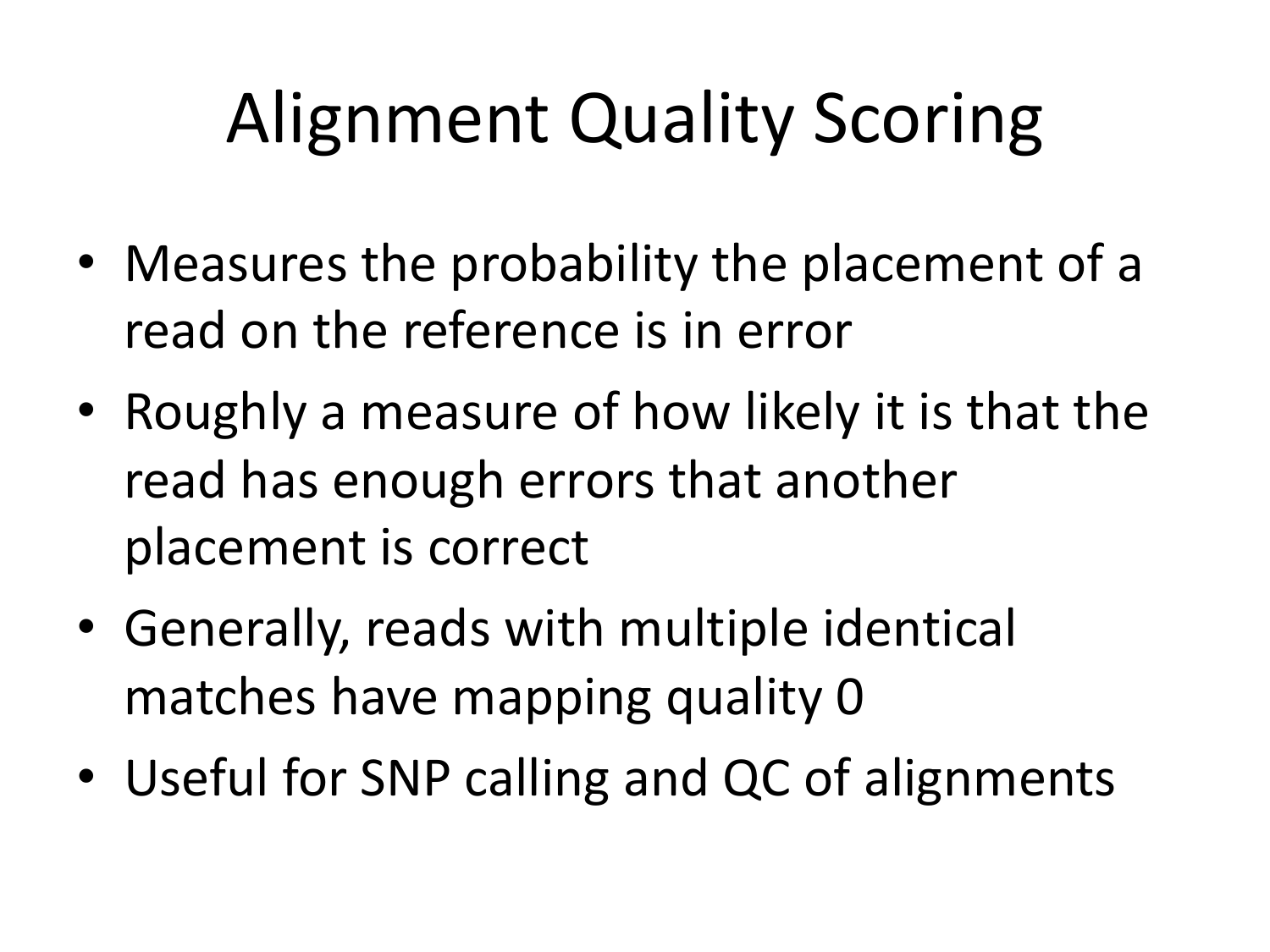#### Base Quality Recalibration

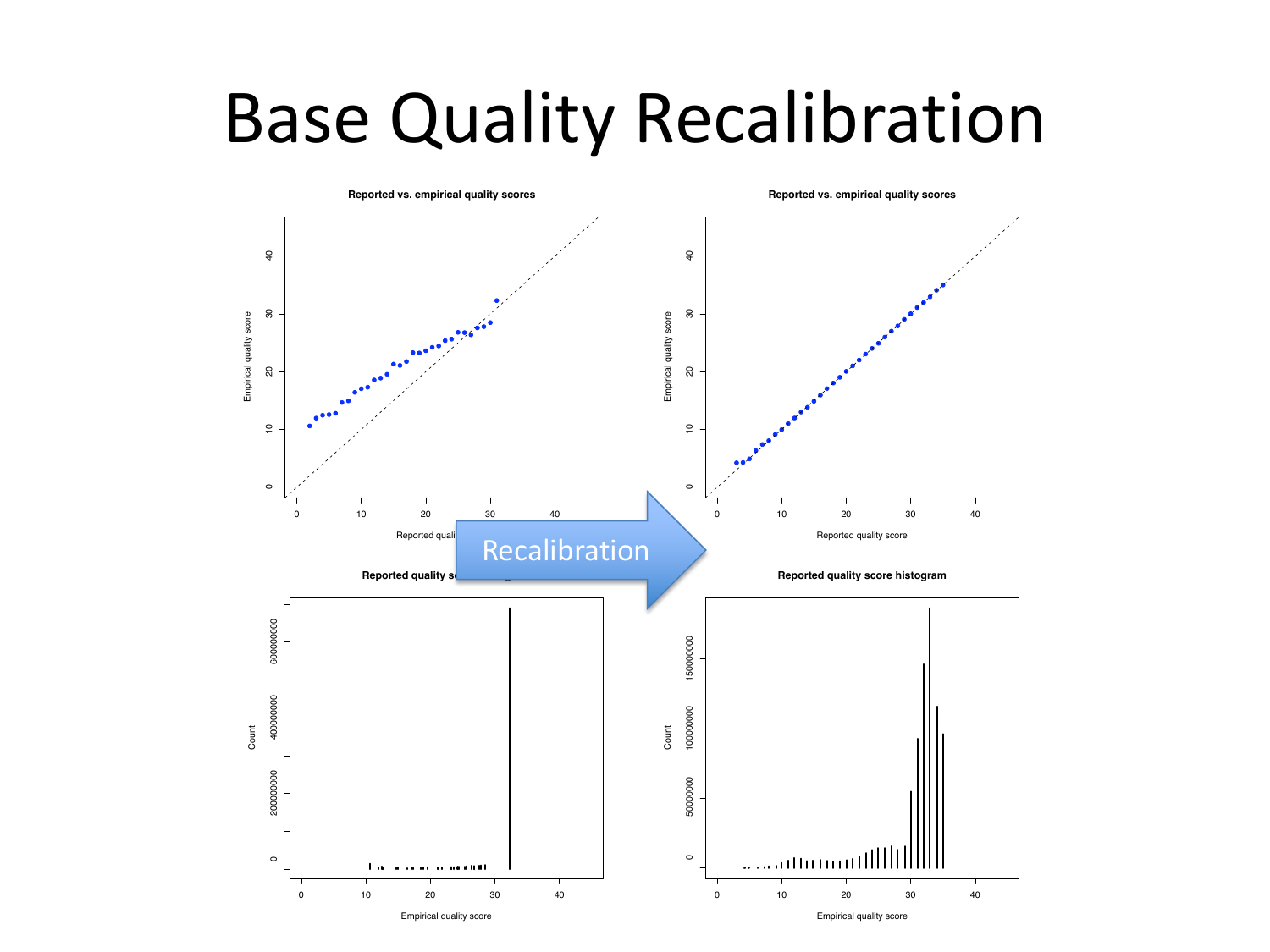### Recalibration Method

- Bin each base according to
	- Read group
	- Called quality
	- Position in read
	- Local dinucleotide context
- Score observed quality for each bin

# of reference mismatches + 1

# of observed bases + 1



PHRED-scaled quality score

• Ignore known SNP positions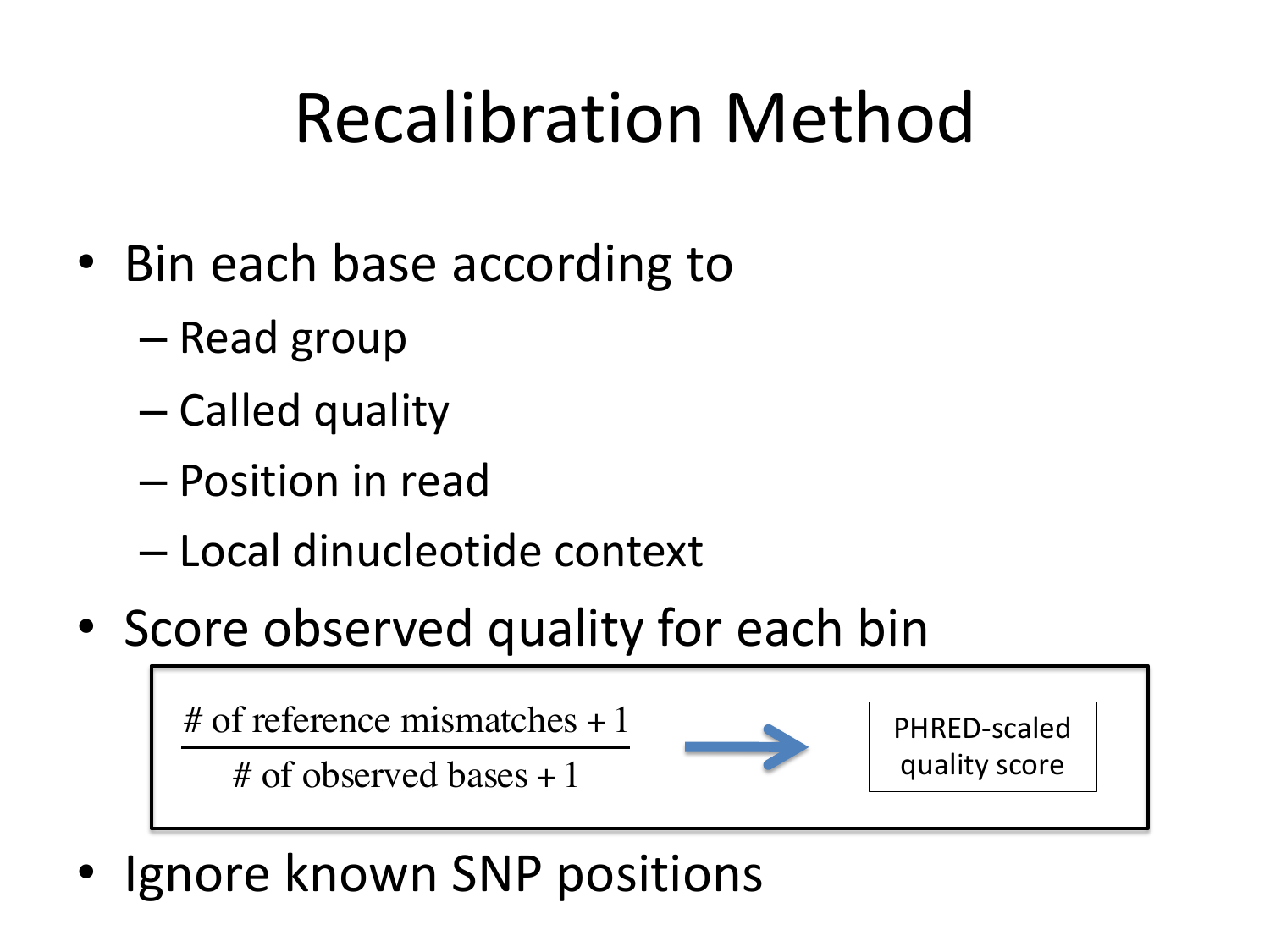### Reported vs Empirical Quality



Before Recalibration **After Recalibration**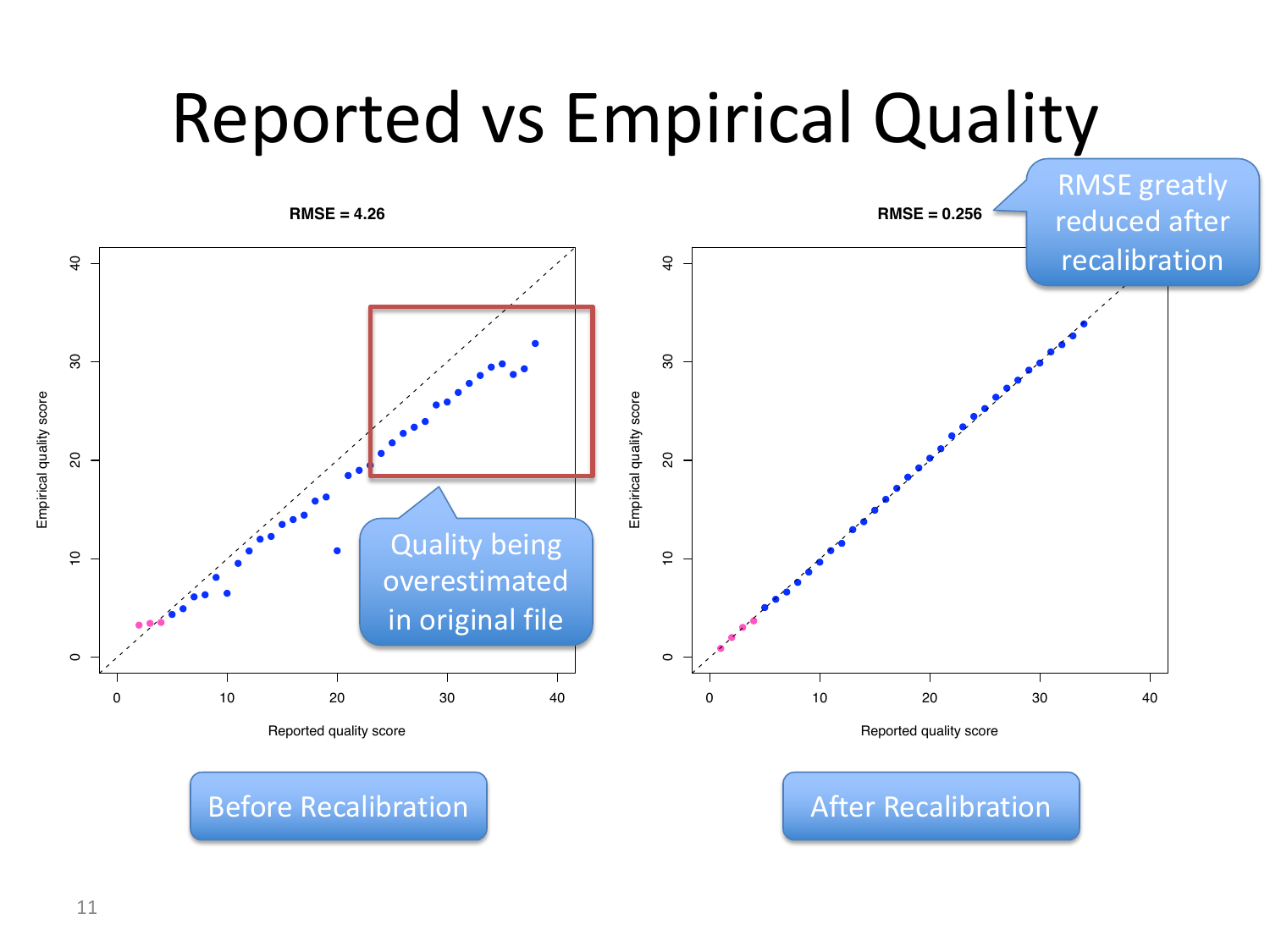### Residual Error by Machine Cycle



**RMSE = 0.105**

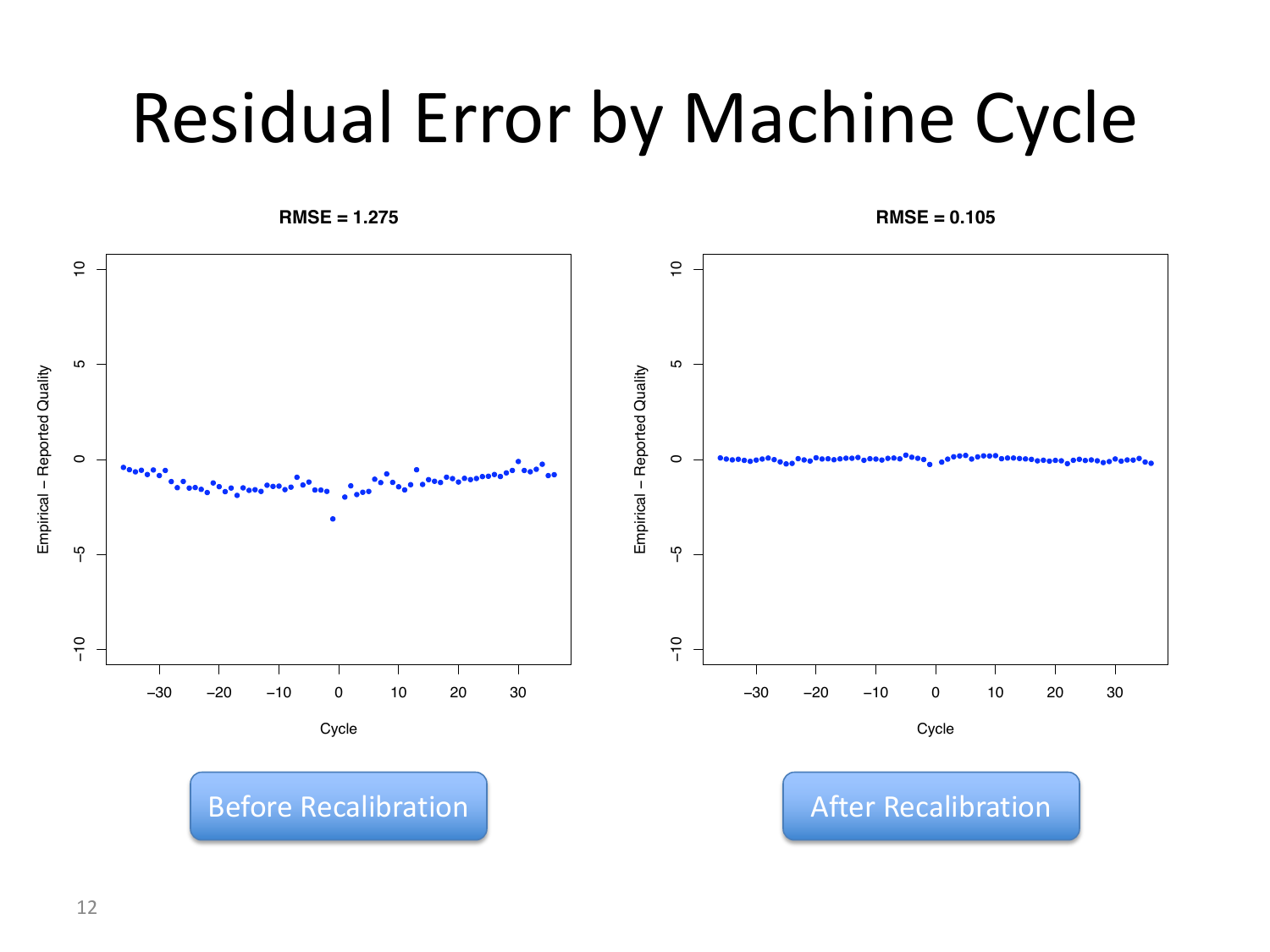### Residual Error by Dinucleotide



**RMSE = 0.281**



13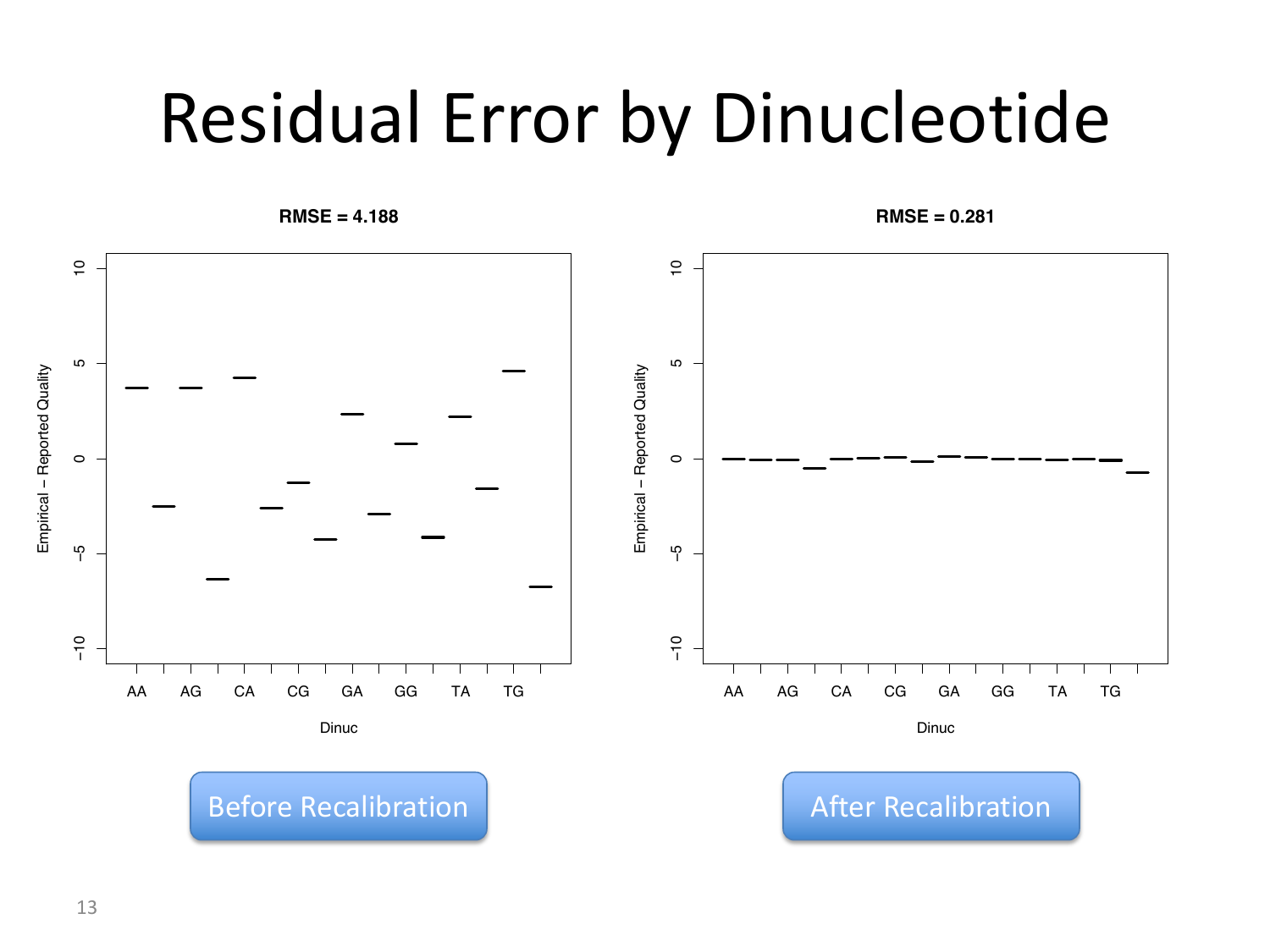#### Results by Platform

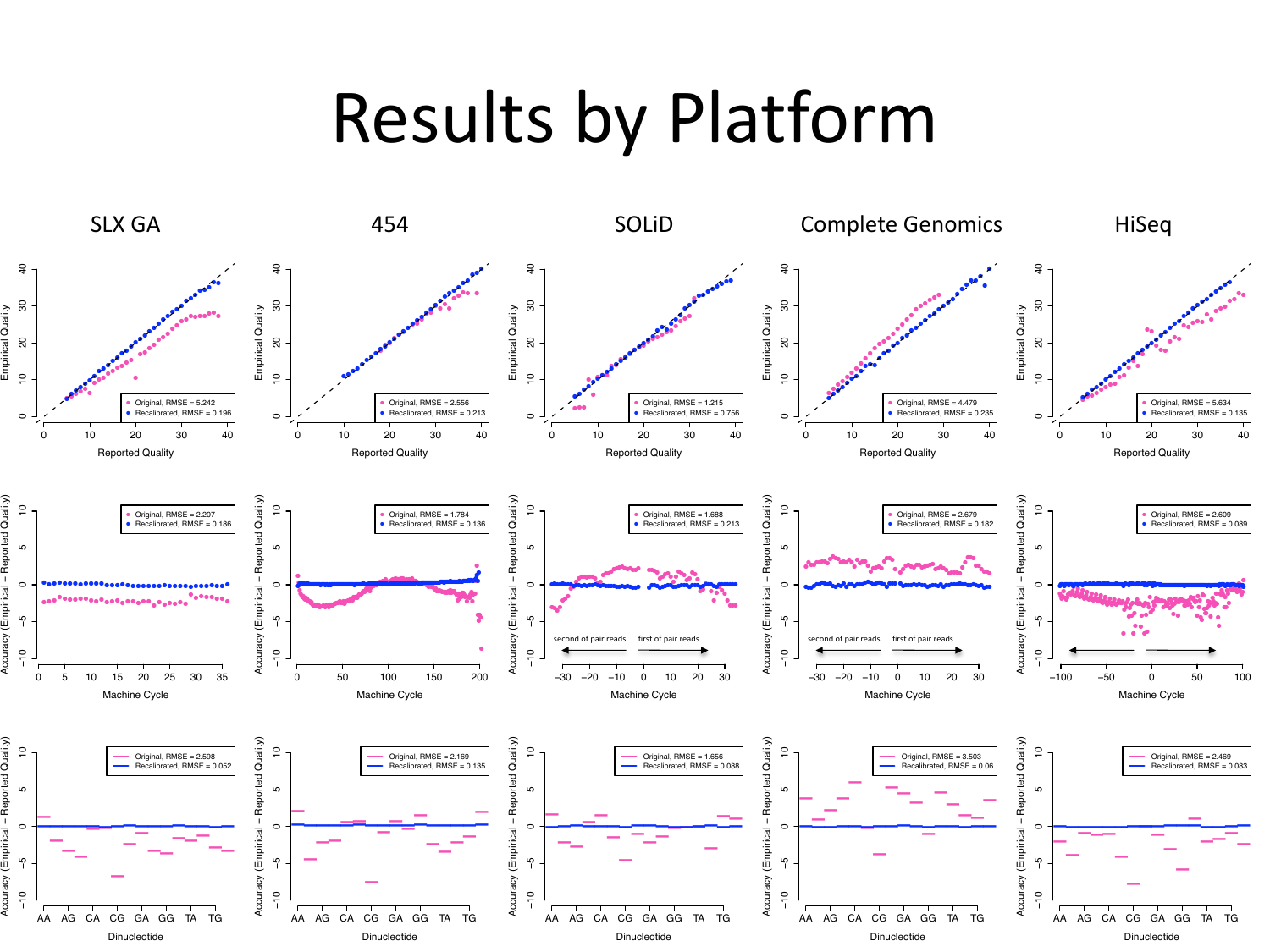## Calling Variants

• Distinguish real variants from errors

• Tradeoff between sensitivity and specificity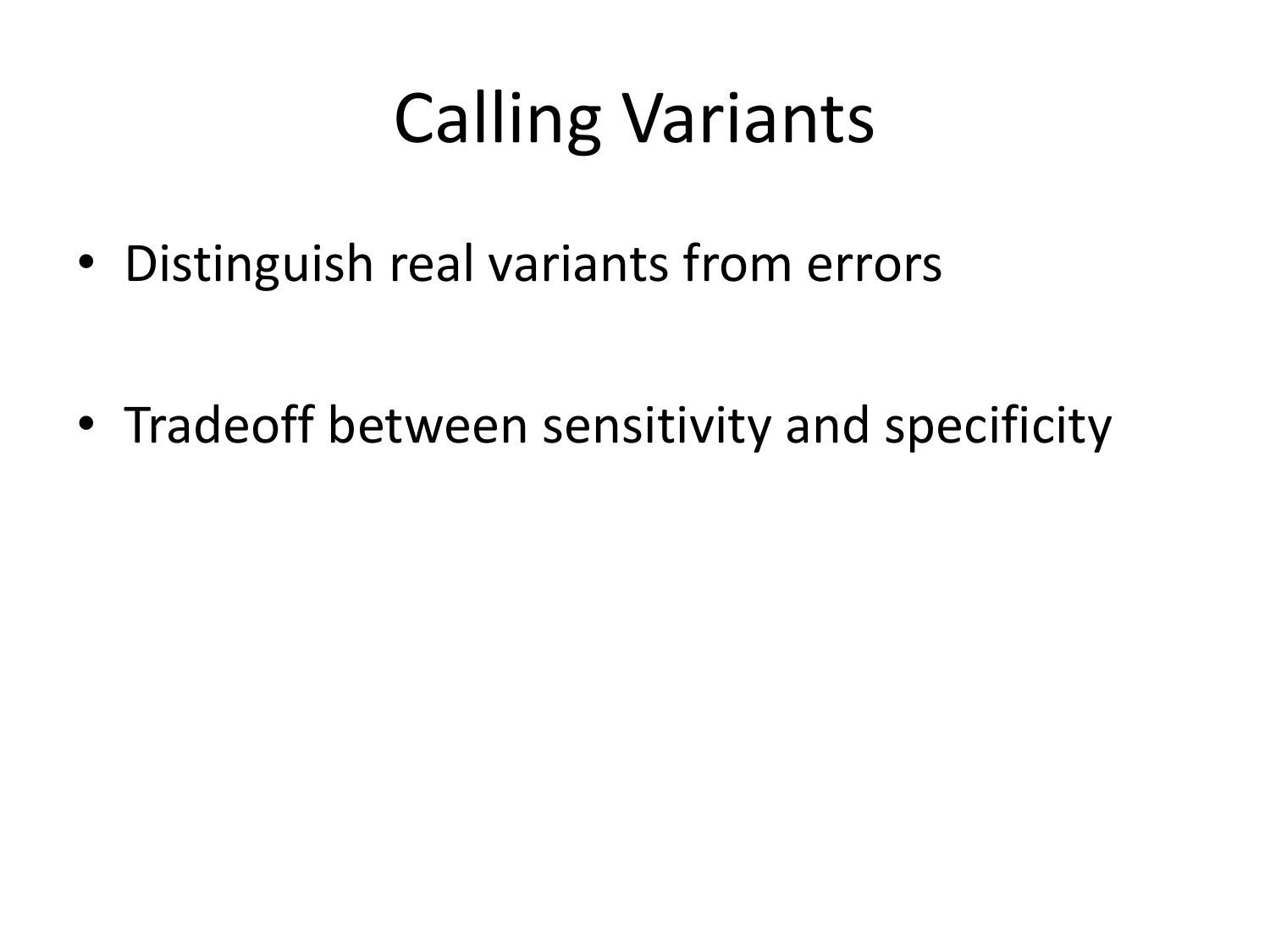## Simple Pileup Methods

• Count calls at each site

– Compare each call to reference or majority

- Are there more of a base than expected?
	- Based on random error model
	- Note that all platforms have non-random error
- Most appropriate for pooled data
- With explicit genotypes, more information is available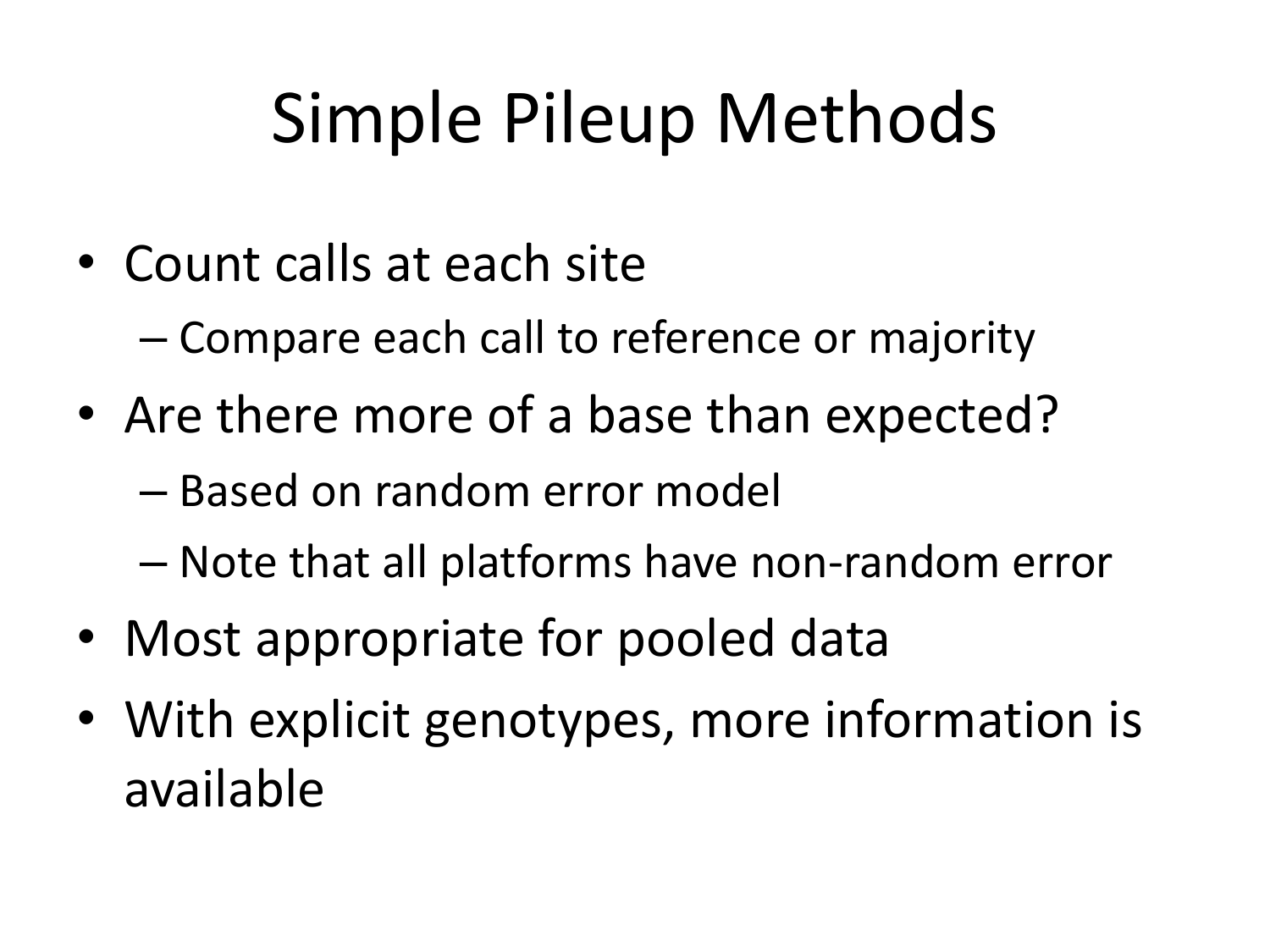### Bayesian Methods

- Assign calls to specific genotypes – Requires a ploidy model
- Compute the probability of each genotype given the data
	- Accounts for error probabilities
	- Also considers allele balance, priors on variation
- Make better use of all available data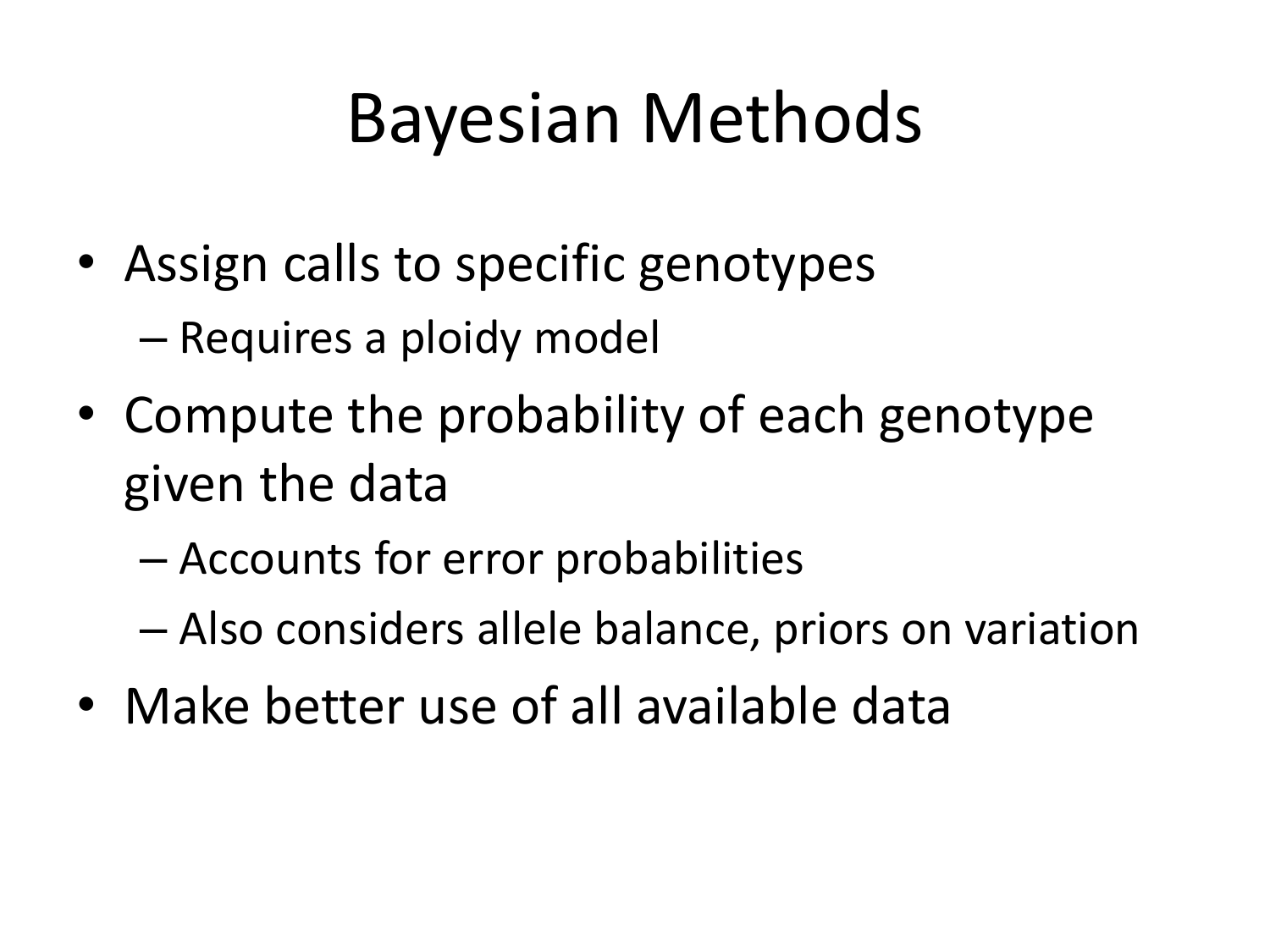# Population Aware Calling

- Real variation has expected distribution between individuals
- Variants observed at high frequency in a population more likely real in a given sample
- Variants seen with skewed allele distributions are more likely artifact
	- Always heterozygous or homozygous
	- Out of Hardy-Weinberg equilibrium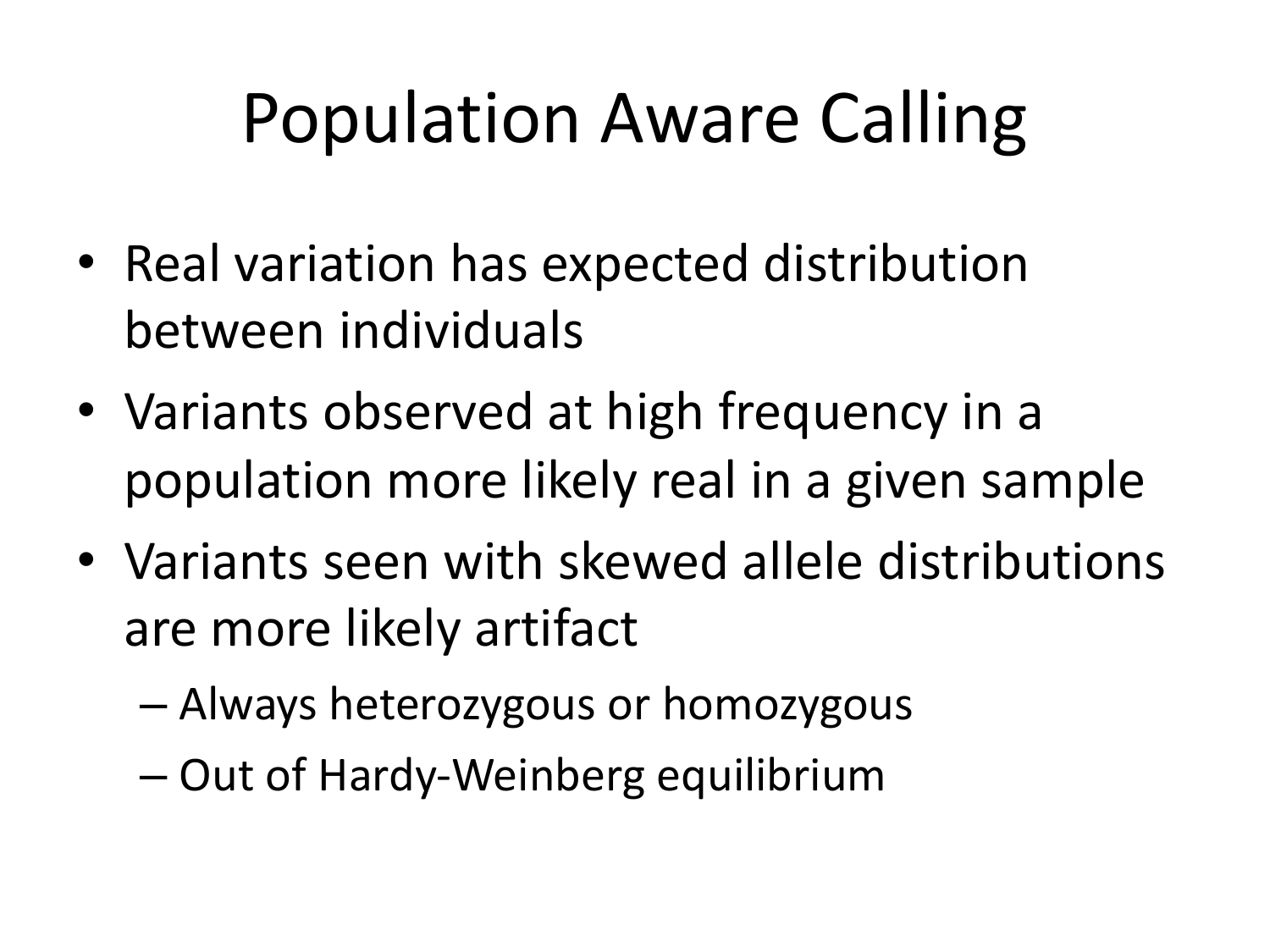# Haplotype Aware Callers

- Consider population data at multiple loci
- Essentially imputing variants during calling
	- Reduce likelihood of calls not in linkage
	- Fill in missed variants predicted by linkage
- Require extensive population data for training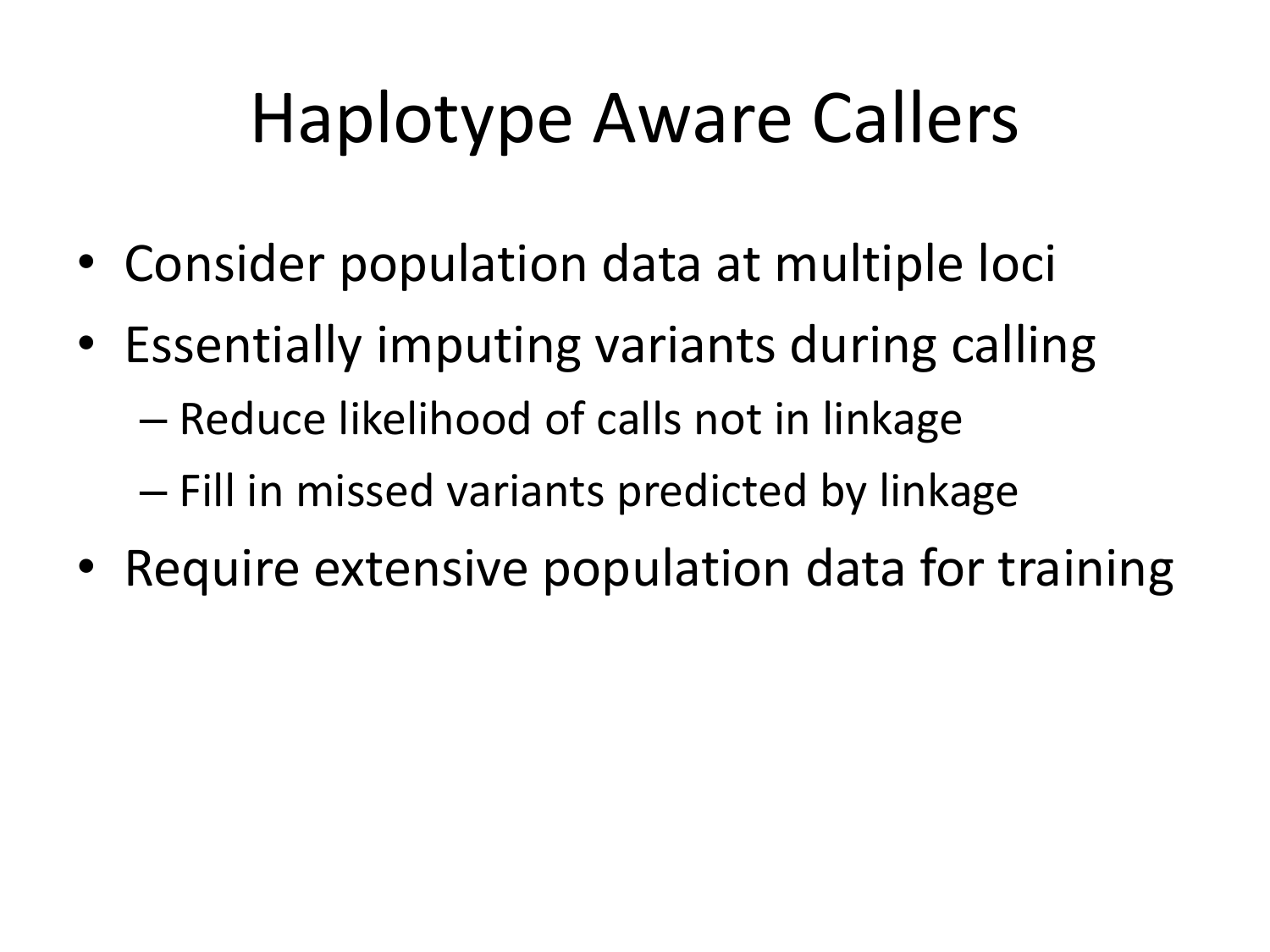## Genotype Likelihood per Sample



- Genotype likelihoods describe the probability of the reads for each genotype (AA, AC, …, GT, TT) at each locus
- Likelihood of data computed using pileup of bases and associated quality scores at given locus
- Only "good reads and bases" are included: those satisfying minimum base quality, mapping read quality, pair mapping quality, NQS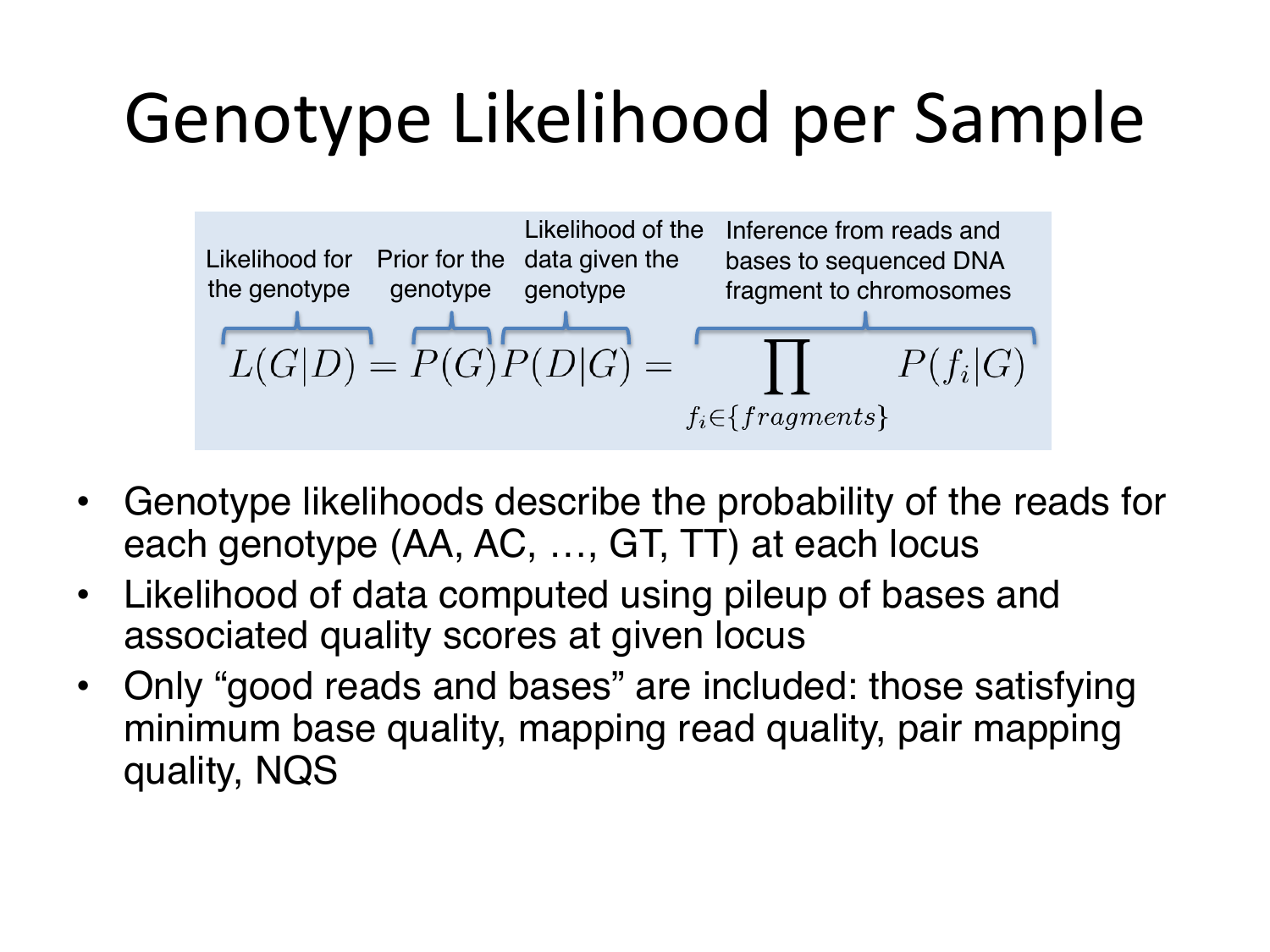### Multi-sample Calling



Simultaneous estimation of:

- Allele frequency (AF) spectrum:  $Pr{AF = i | D}$
- The prob. that a variant exists:  $Pr{AP > 0 | D}$
- Assignment of genotypes to each sample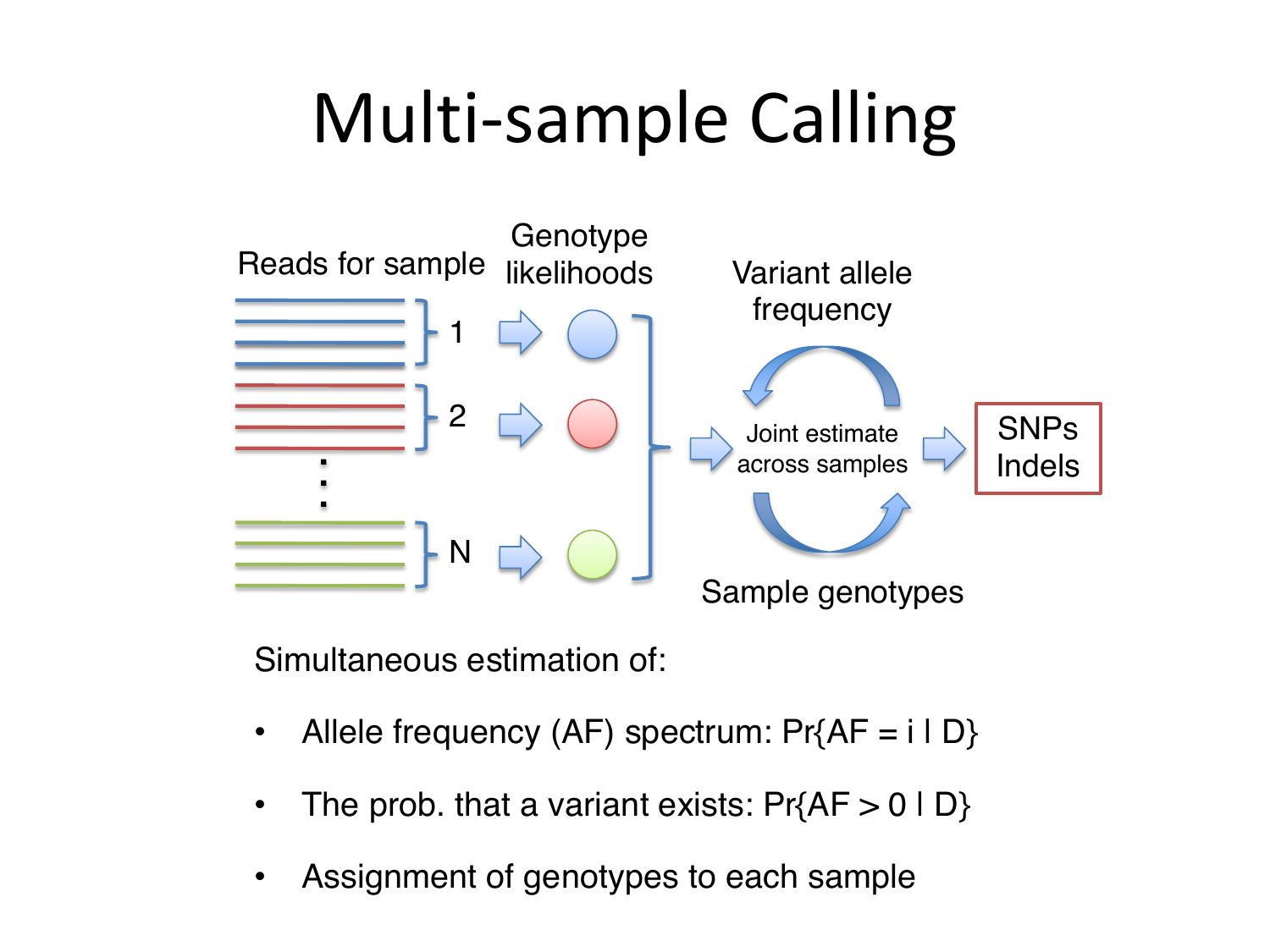# Filtering Variants

- Even the most advanced variant calling models can be fooled by systematic error
- Sensitivity comes from the caller
- Precision comes from filtering
- Certain artifact patterns can be recognized
	- Variant calls are biased to one strand, ends of reads, low quality bases, low mapping quality, etc.
	- Variant positions have unusual read depth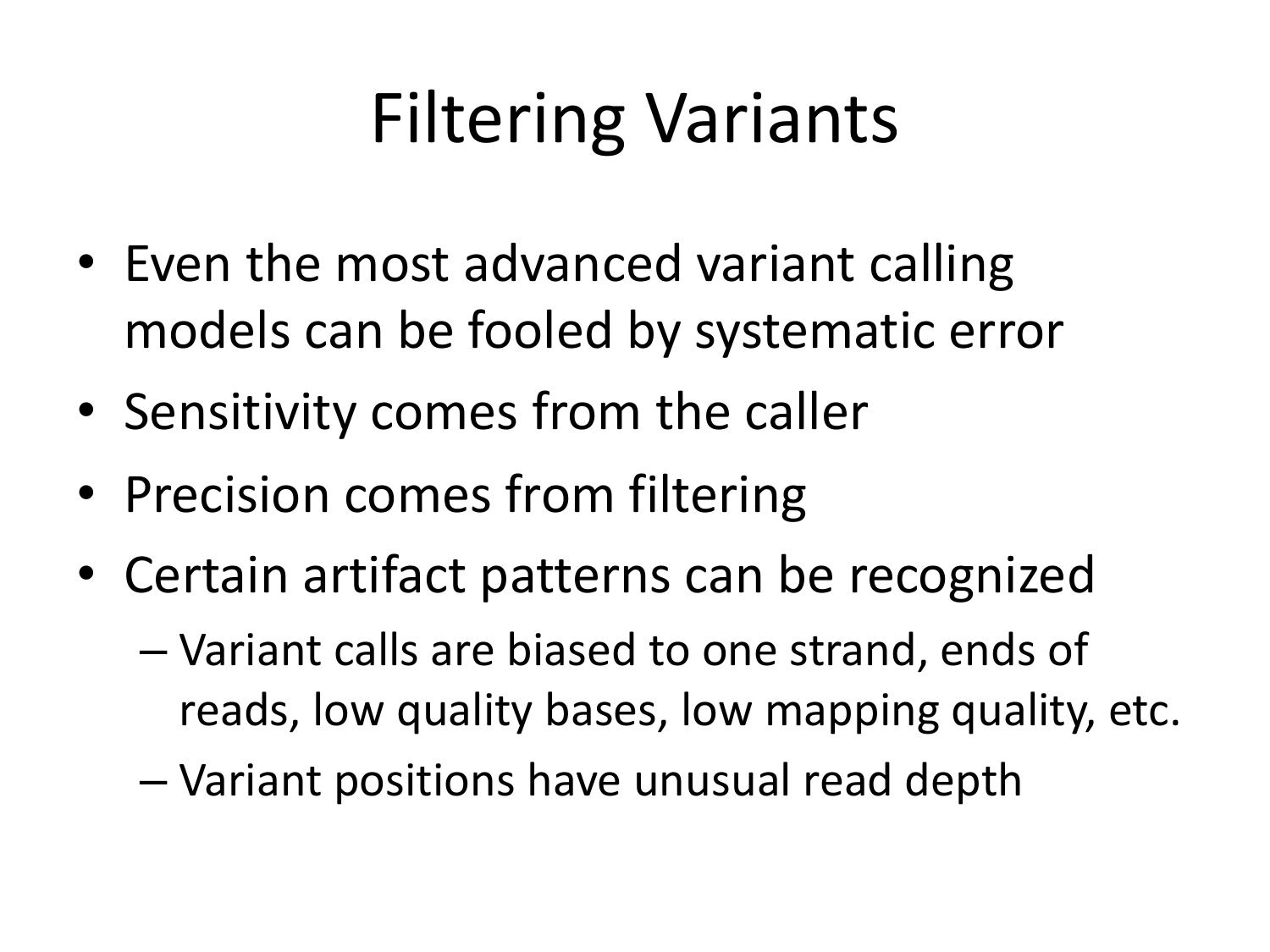## Variant Quality Score Recalibration

- Similar to base quality recalibration
- Consider factors used in filtering variants
- Compare known variant sites to all sites
- Build models of the probability of a variant matching the profile of known variants
- Dynamic determination of filtering cutoffs
- Requires large data set, known variant set